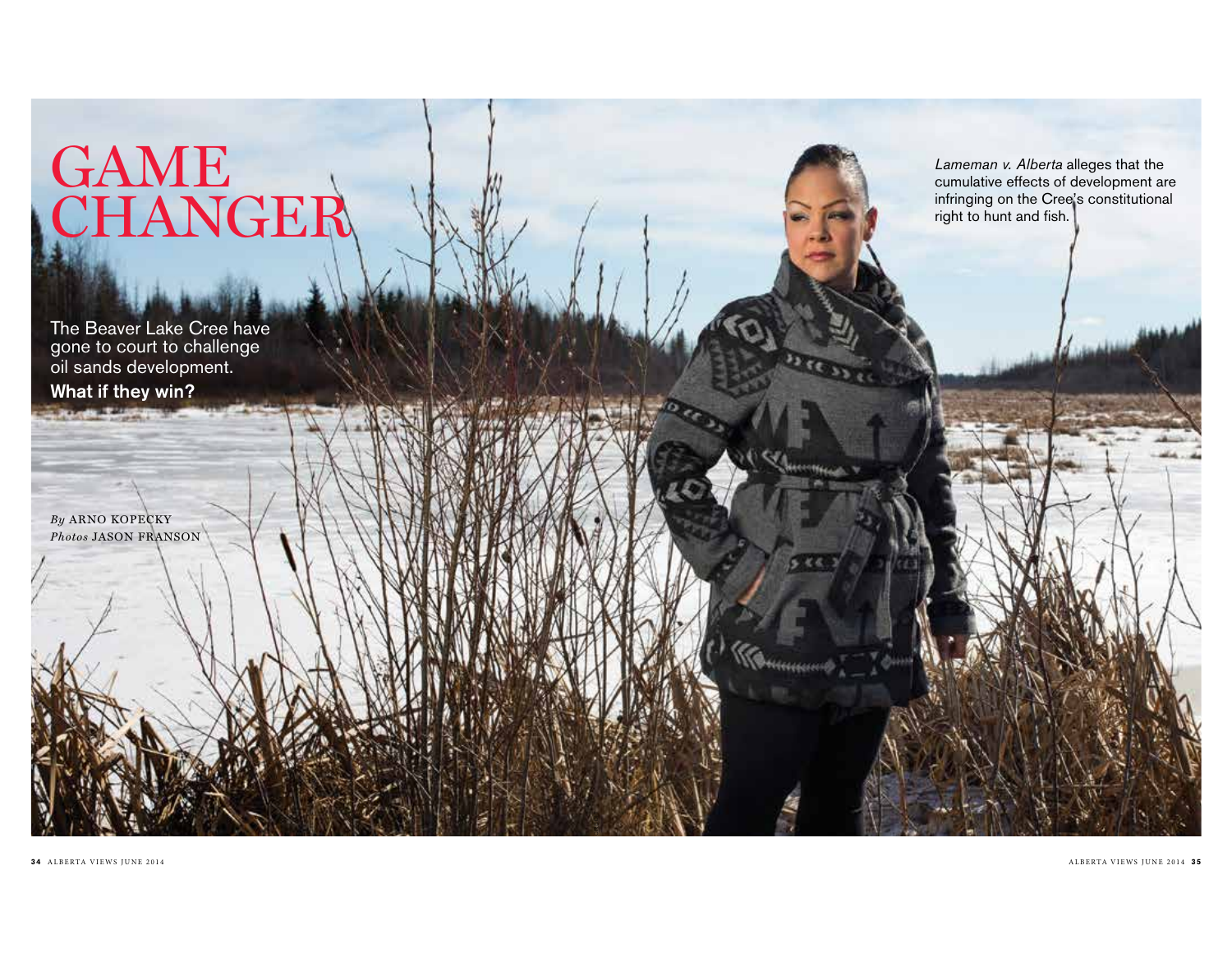*"The Plaintiffs claim that under Treaty 6, the Crown has an obligation to manage the cumulative effects of developments."*  —Lameman v. Alberta, 2011 ABQB 40

F YOU WANT TO SEE THE BEAVER LAKE<br>Cree Nation's traditional territory in the light of<br>modern day, try driving the 245 km stretch of<br>Highway 881 linking Lac La Biche to Anzac. You will<br>behold a rolling landscape of boreal f **f you want to see the Beaver Lake**  Cree Nation's traditional territory in the light of modern day, try driving the 245 km stretch of Highway 881 linking Lac La Biche to Anzac. You will behold a rolling landscape of boreal forest, lakes, lowsemi-trailers, 18-wheelers strapped with fuel tanks or tractors or pipes of various diameter, and fleets of pickup trucks with company logos half covered in grime.

What you won't see is the reason all those trucks are here: two of Alberta's three big bitumen troves, the Athabasca and Cold Lake deposits. About a third of Alberta's bitumen is produced in Beaver Lake territory. Cenovus, Statoil, ConocoPhillips, Nexen, Enbridge, CNRL and others all have their names posted at access roads that branch off the highway and disappear into the rumpled boreal. Far away, the white smoke of their endeavours puffs out of the forested horizon like industrial whale spouts.

On the cold, clear February day that I made the drive to Anzac, a mellow hamlet of fewer than 1,000 people, I was kindly refused a glass of water at the fast food joint because of "seepage." The water supply had been contaminated by industrial chemicals, the waitress explained; no one knew from exactly where, they just knew not to drink from the tap. So I bought a can of apple juice and drove back to Lac La Biche, the closest town to Beaver Lake itself, slowing only when I passed the wide clear-cuts where tractors and cranes and tougher men than I beetled around hundreds of segments of green pipe big enough to slouch through.

By the time you read this, those lengths have probably been welded together and buried, joining over 12,000 km of oil and gas pipeline already sunk beneath the surrounding trees. The bitumen itself is farther down, so deep that instead of open pit mines of the sort near Fort Mac, where the deposits lie closer to the surface, here the treasure is sucked out through in situ, or "huff and puff," technology—superheated steam is pumped underground to melt the bitumen, which is then sucked back up to the surface. This is the future of oil sands extraction in Alberta, since roughly 80 per cent of oil sands reserves are recoverable only through in situ. The good news is that in situ leaves many more trees on the ground than does an open pit mine. But before you get too excited, consider that in addition to all that pipeline and a further 12,000 km of roads, the Beaver Lake Cree's hunting grounds have been crisscrossed by some 70,000 km of seismic lines. A 2013 report by Natural Resources Canada stated that the "linear features" of the oil and gas industry are now causing three times more deforestation across Canada than logging is responsible for.

You can get a feel for the scope by zooming in on Google Earth or poring over the exquisitely detailed maps and charts that various provincial departments are now producing. You can read the government reports identifying habitat



*Crystal Lameman and a relative gather wood in their yard. Left: Highway 36, just off-reserve, near the intersection with 881. Right: Natural gas pipe on the land of one of Lameman's relatives. Some 12,000 km of pipelines, 12,000 km of roads and 70,000 km of seismic lines criss-cross BLCN land.* 

fragmentation as the key factor in Alberta's caribou collapse, and if you dig a little further you can find peer-reviewed articles documenting the invisible spread of carcinogens such as polycyclic aromatic hydrocarbons into northern Alberta's water table. What you can't do, what almost none of us can do without breaking the law, is much of anything about it.

Unless, that is, you belong to a Treaty nation like the Beaver Lake Cree.

**In 2008 the Beaver Lake Cree's ChIef**  councillor, Alphonse Lameman, filed a court action against the governments of Canada and Alberta, alleging that the cumulative effects of industrial development were infringing on his people's right to hunt and fish. "The animals are starting to deplete," he told reporters on the day he launched his case. The lawsuit encompasses 321 "projects" with over 19,000 individual "developments"—everything from wellheads and pipelines to the Cold Lake air weapons range—but no single company is being sued. Instead, Lameman asked the court to hold the Crown responsible for industry's collective environmental impact.

The resulting litigation's complexity is overwhelming in many ways (that was in fact one of the grounds on which Canada and Alberta sought to have the case dismissed), but the outcome is likely to hinge on proving Lameman's six simple words true. Are the animals starting to deplete? And if so, is that a consequence of oil and gas development? If the Beaver Lake Cree can establish those two facts, then, according to our constitution, they will be owed much more than damages; they will be owed a brake on new development in the oil sands.

The First Nation's right to hunt and fish is spelled out in Treaty Six, which the Beaver Lake Cree signed in 1876. Treaties, of course, are the subject of no small acrimony; in the late 19th century most of Canada's First Nations were on the verge of annihilation, and the Cree, suffering from the twin calamities of the buffalo's disappearance and smallpox epidemics, were easy partners to exploit at the negotiating table. Translations were poor, and in some cases crucial terms such as the actual size of a square mile went unexplained. By signing Treaty Six, the Cree agreed to "cede, release, surrender and yield up to the Government of the Dominion of Canada" their ancestral territory (roughly 40,000 km<sup>2</sup> spanning present-day northeastern Alberta and a sliver of northwestern Saskatchewan); in exchange, the government promised that "they, the said Indians, shall have the right to pursue their avocations of hunting and fishing throughout the tract surrendered… saving and excepting such tracts as may from time to time be required or taken up for settlement, mining, lumbering or other purposes by Her said Government…"

Canada and Alberta were listed as separate defendants in the Lameman action, and both sought to have the case dismissed. To appreciate the spirit of their approach, consider that one argument Canada advanced was that it was Alberta that issued industrial permits in the oil sands and therefore the federal government should not be held accountable; meanwhile, Alberta argued that treaty rights were a federal matter and therefore not the province's responsibility. Such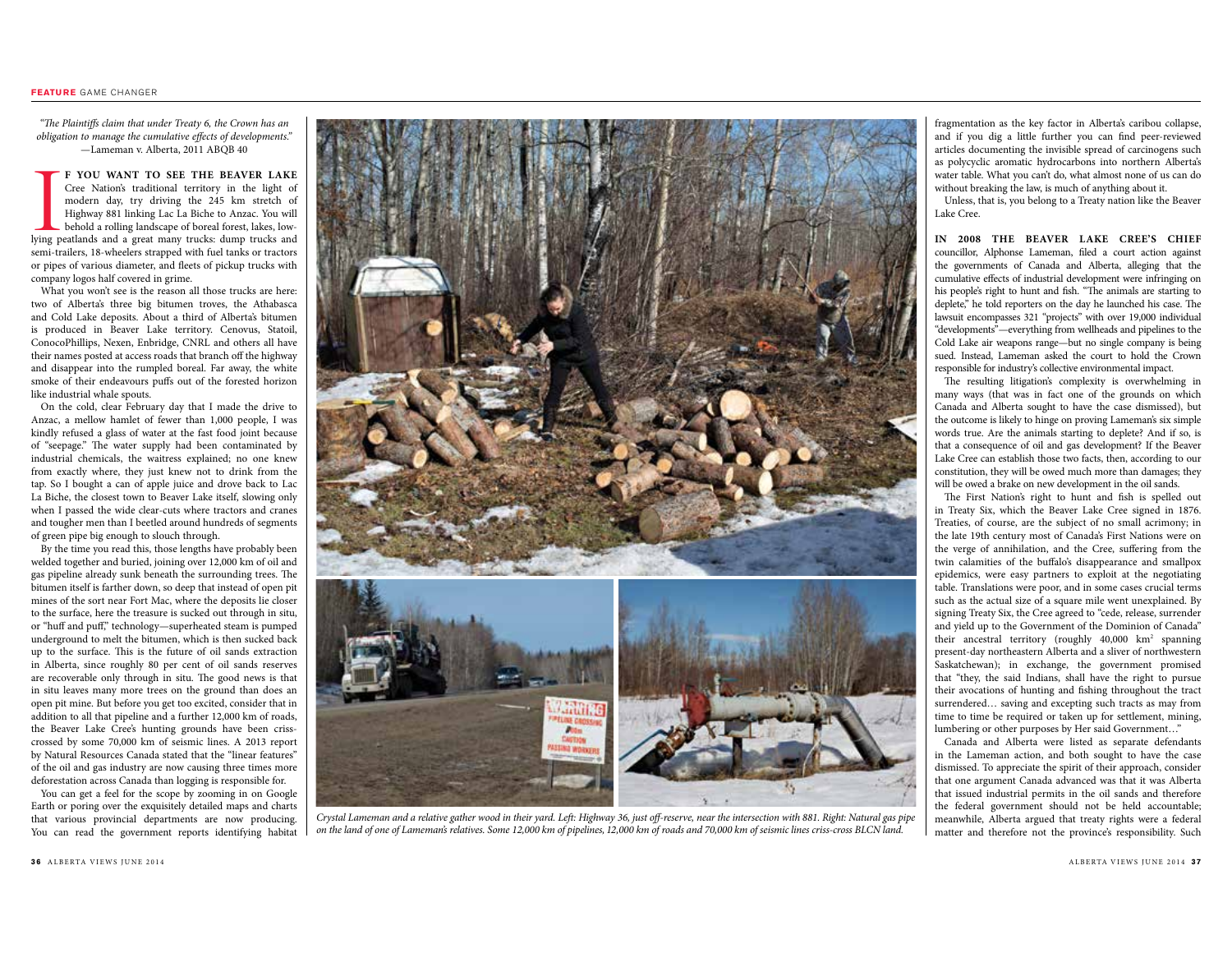## **Feature** game changer



Beaver Lake Cree Nation's Core<br>Traditional Territory Boundary in Alberta **Bitumen leases** Conventional oil and gas leases Bitumen leases and conventional oil and gas leases Data sources:<br>Boundaries of beaver Lake Cree Nation's Core Traditional<br>Boundaries of from Schedule 1 to the Amended Statement<br>of Claim for Alberta Court of Gueen's Bench Action No. 0803<br>06718, filed 23 October 2009. erse Mercator - 107M or Latin for absenta ourse, architecture in seriori account no. upo<br>06/18, filed 23 October 2009.<br>Danmer Jesses and conventional of and gas leases from<br>Gobal Forest Watch Canada (based on Alberta and<br>Satarichewan governmen 30  $40$ **lap produced by Global Forest Watch**<br>anada, March, 2014. Catch-22s dragged on for five years, and it was only thanks to the financial intervention of outsiders that the plaintiffs managed to hold on until April of 2013, when Alberta's Court of Appeal finally ruled that the case deserved to be heard on its own merits and ordered everyone to get ready for trial. One year later the parties are still in case management, with no start date set for the trial as of this writing.

"It's a white man's legal system," Susan Smitten, executive director of a non-profit called RAVEN, which raised \$950,000 for Beaver Lake, told me. "It's so stacked against First Nations on so many levels."

Robert Janes, Beaver Lake's new lead counsel, compared the case to "being involved in a Russian winter campaign outside of Stalingrad." Before Janes took over the file this year, Beaver Lake was represented by renowned Aboriginal-law expert Jack Woodward. "There's a huge pent-up demand for justice that is not being satisfied," Woodward told me, "because the First Nations can't afford to go to court."

Another group that has raised money for Beaver Lake is the seven-million-member Co-operative Bank. The UK co-op funnels a portion of its profits into a climate change campaign fund, and in 2008, while researching the oil sands, they learned about the Beaver Lake case and decided to get involved, ultimately raising some £300,000 for the band. "One of the best ways to dramatically slow down the [oil sands] expansion plan is through First Nation fights," said Colin Baines, who led the co-op's efforts. "Unless you're going to rip up the constitution, people like the Cree will win when it gets to court."

Jack Woodward said that the simple fact of this case making it to trial sets an important legal precedent. "What was previously in doubt was whether or not a First Nation could bring a lawsuit to challenge the cumulative effects of industrial development because they would impact the meaningful exercise of their treaty rights," he said. "And the Alberta Court of Appeal has upheld that, yes, that is a cause of action." That precedent pertains to every numbered treaty in Canada, covering everything east of the Rockies and south of the 60th parallel. With respect to Beaver Lake, Woodward said, what's left now is "the factual question: Is there in fact so much industrial development that it's going to affect the meaningful right to hunt?"

**ALPHONSE LAMEMAN RETIRED IN 2011 after 33 years** as Beaver Lake's proactive chief councillor, and he no longer speaks to reporters. "He told me, 'I've done my time, it's your turn now,'" Crystal Lameman, Alphonse's niece, recounted the day after I drove to the Beaver Lake reserve. There was a hint of resignation in her voice. The new chief, William Gladue, and his band council have inherited *Lameman v. Alberta*, but they are no quicker to speak to journalists about a high-stakes matter currently before the courts than are the governments of Canada or Alberta, and rebuffed my request for an interview. And so, notwithstanding her insistence that she "can only offer a grassroots perspective," Crystal Lameman, 32-year-old single mother of two, climate and energy campaigner for the Sierra Club Prairie Chapter and a registered teacher with an afterdegree in education from the University of Alberta, is about the only person in Beaver Lake willing to talk to outsiders about her band's re-enactment of David and Goliath.

She took me for a drive through the land abutting the white expanse of Beaver Lake, 17 km from Lac la Biche and two hours northeast of Edmonton. It was –27°C and we agreed to stay in the car. "Too bad you're here in the middle of winter," Lameman said.

"No kidding."

"If you come back in the summer I'll show you where we collect medicine from the muskeg." She gestured at what was now a featureless white depression between two thickets of poplar. "Wasn't it too swampy to walk through in summertime?" I asked. "No," she said, "it's like a squishy carpet."

Although a number of natural gas pipelines do run through Beaver Lake, no oil or gas deposits lie directly beneath the reserve itself. Therefore the Beaver Lake Cree don't earn nearly as much from profit-sharing schemes as other First Nations whose reserve territory happens to encompass valuable resources. "We don't have anything they want," Lameman said. Nevertheless, she allowed that many of the 500-some residents of Beaver Lake do work for oil and gas companies.

That context is often brought up by critics of indigenous activists such as Lameman, who see hypocrisy in the act of criticizing an industry they depend on. I asked how she responded to that sentiment. "What my uncle said about the litigation was, we are not against industry. But it needs to happen in a sustainable way that involves Aboriginal consultation and respect for our treaty rights."

**b**, **ARE THE ANIMALS DEPLETING? AND IS industry responsible? Lawyers for the defence are likely to point, as industry has, to a 2013 report by the Alberta Biodiversity Monitoring Institute (ABMI), which found that biodive** industry responsible? Lawyers for the defence are likely to point, as industry has, to a 2013 report by the Alberta Biodiversity Monitoring Institute (ABMI), which found that biodiversity intactness throughout the Athabasca oil sands area (which includes most of the Beaver Lake Cree's core territory plus all of Fort McMurray's oil sands) stands at 94 per cent. This means that only 6 per cent of the plants and animals you'd expect to find are missing from the region. However, the report also evaluated two Athabasca sub-regions—the active in-situ region and the surface mineable region (where 87 oil sands extraction projects collectively produce 1.6 million barrels a day)—and found biodiversity intactness to be 91 per cent and 86 per cent respectively.

Created in 2007 and headquartered at the University of Alberta, ABMI is an independent science organization dedicated to monitoring the state of Alberta's biodiversity. Jointly funded by the Alberta government and industry to the tune of \$12-million a year, the organization prides itself on providing value-neutral data to the public. More than one scientist I spoke to described it as the "Switzerland" of Alberta's highly politicized ecological monitoring scene.

ABMI's guiding document is a map of Alberta, overlaid with a grid of 1,656 field stations spaced 20 km apart. Each year biologists are dispatched (by helicopter if necessary) to a